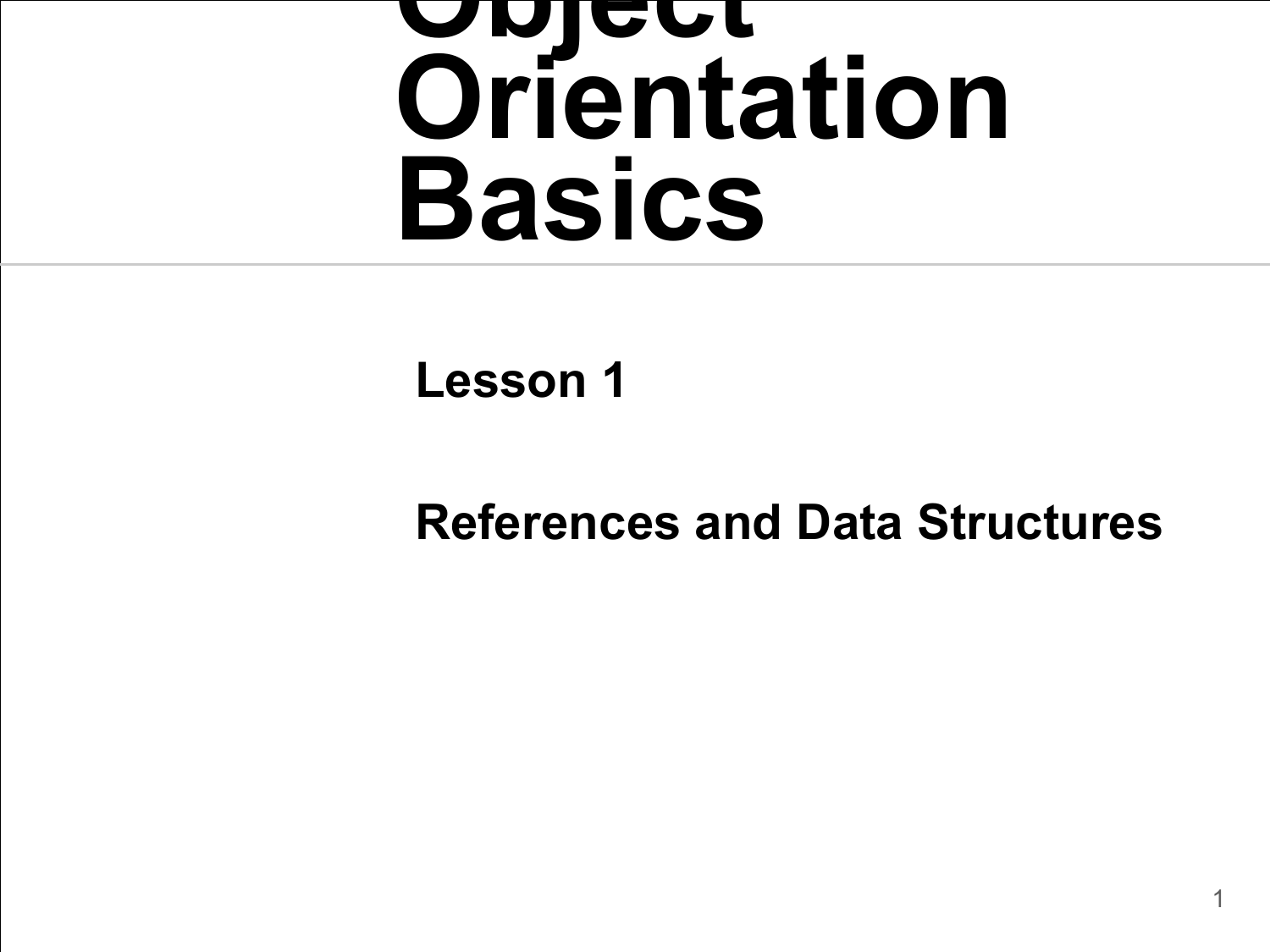#### **References**

- References are Pointers to (the content of) "things" (scalars, arrays, hashes, subroutines, ...)
- $\blacksquare$  To create a reference from a "thing" it is prefixed with the \ character
- All References fit into scalar variables

**\$a=1; @b=(2,3); %c=(a=>1, b=>2, c=>3); sub hello { print "Hello\n" } \$scalarref = \\$a; \$refref = \\$scalarref; \$arrayref = \@b;**  $\texttt{Shashref} = \sqrt{\text{sc}}$ ; **\$coderef = \&hello;**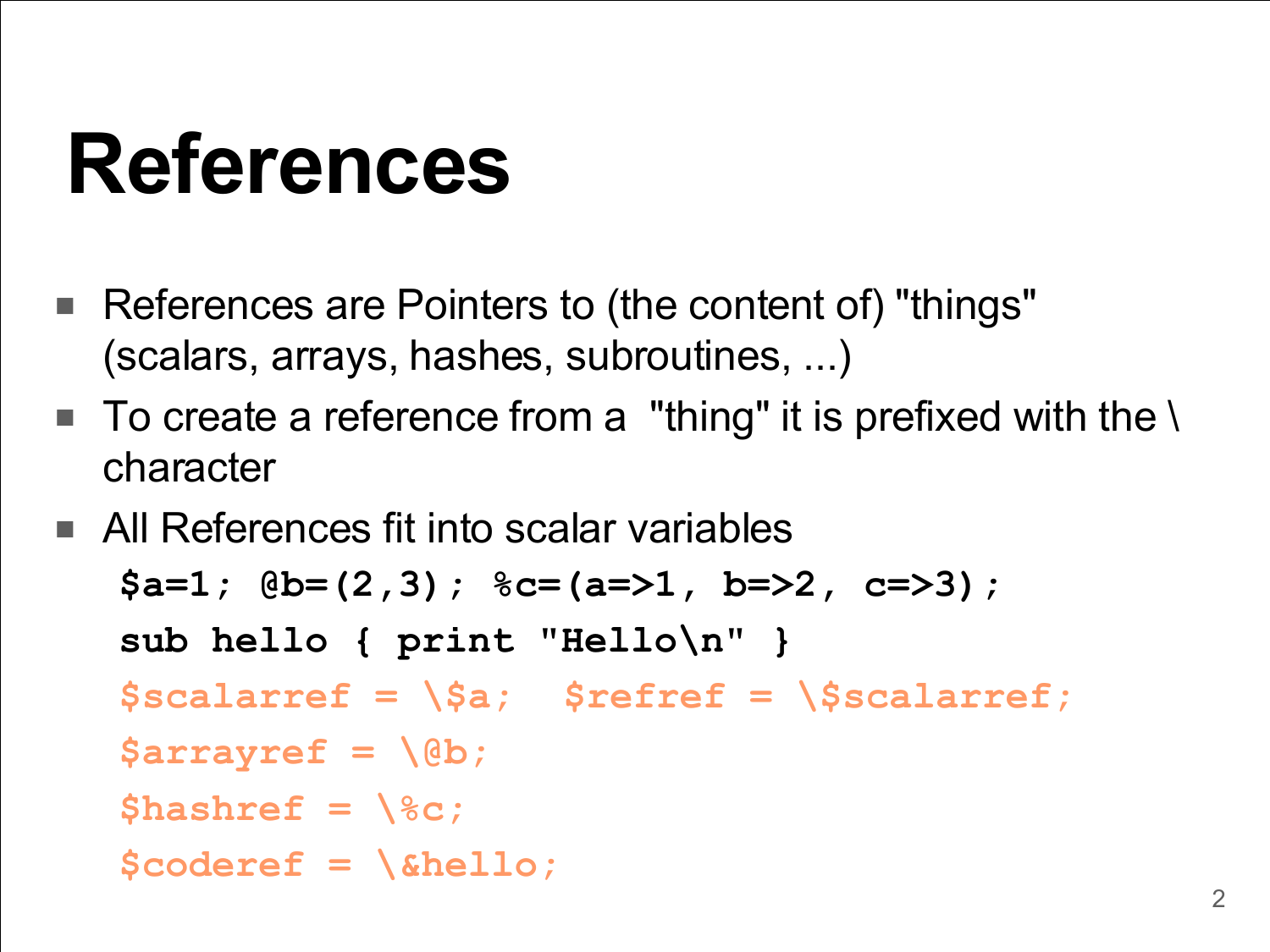#### **Dereferencing - Prefix notation**

- Dereferencing with the proper data type prefix **(\$ @ % &)**
	- **\$a1 = \$\$scalarref;\$a2 = \$\$\$refref;**

**@b1 = @\$arrayref; \$b2 = \$\$arrayref[1];**

**%c1 = %\$hashref; \$c2 = \$\$hashref{a};**

**print "a=\$a1 b[1]=\$b2 c{a}=\$c2\n";**

**&\$coderef; # call subroutine hello**

- precedence rules can be modified by  $\{\}$  \$scalar=\$ **{\$ref}[0]; @array=@{\$refs[0]};**
	- ◆ formally this means dereferencing a block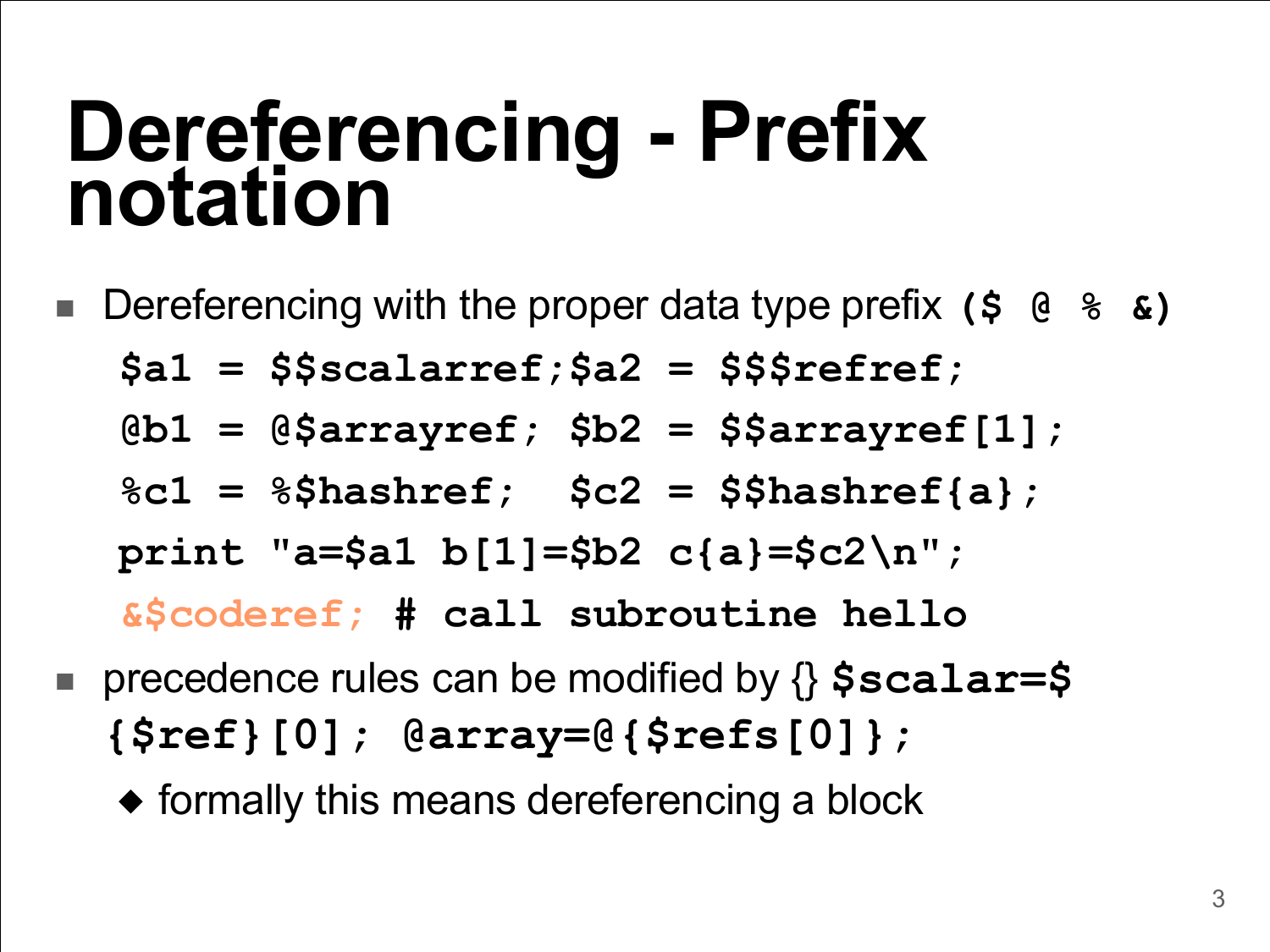# **Dereferencing with ->**

- Dereferencing using the prefix notation hard to read **\${\$aref}[0] = \${\$href}{key0};**
- **Array or Infix operator prevents humps of**  $\mathcal{S}(\alpha)$  **{** $\mathcal{S}\%$ **} \$b3 = \$arrayref->[1]; \$c3 = \$hashref->{a};**
- Especially useful for subroutine references: **\$coderef->(\$arg1, \$arg2);**

instead of **&{\$coderef}(\$arg1, \$arg2); \$coderef->(); # call hello without args**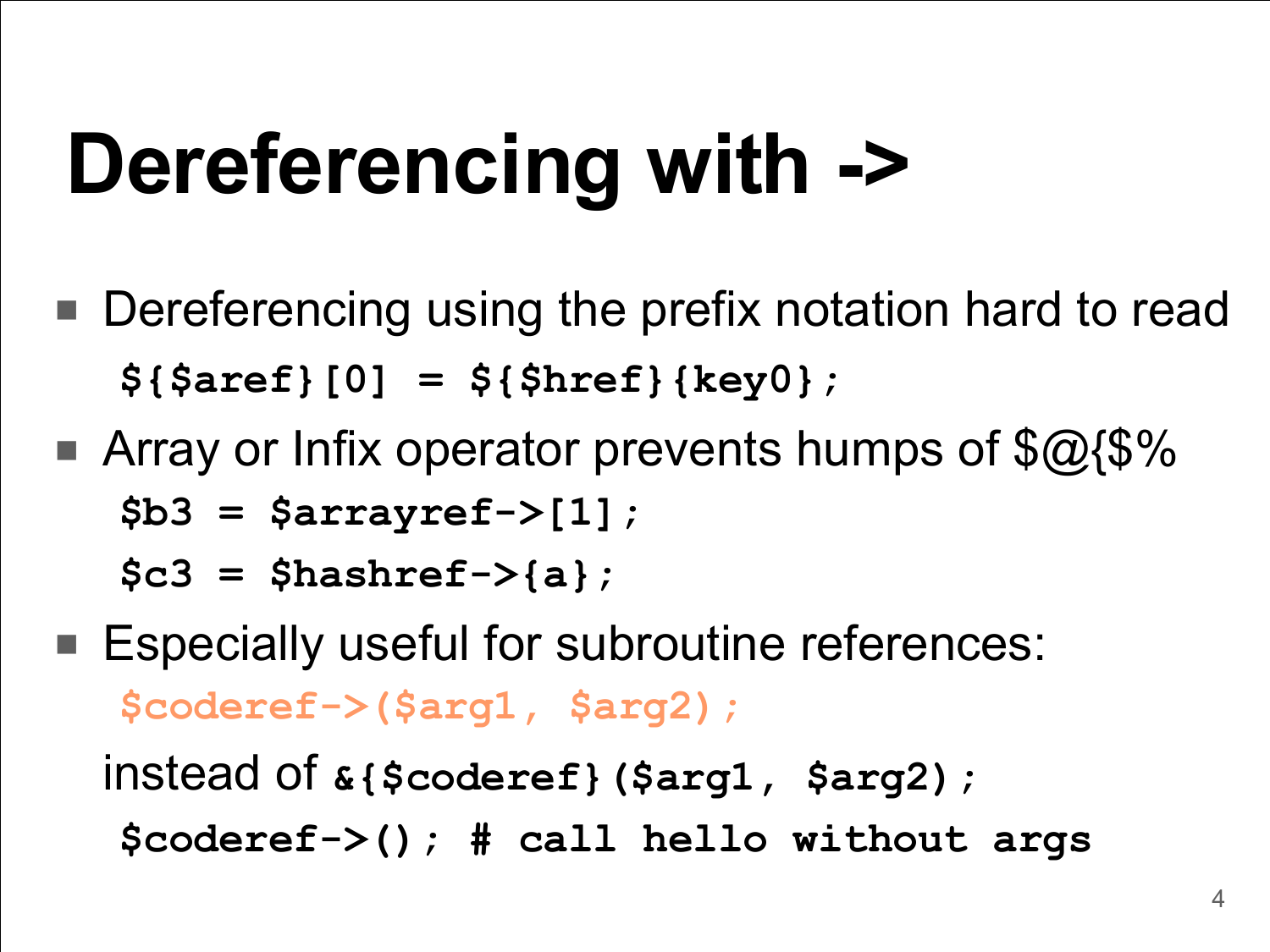# **Dereferencing**

- The arrow notation cannot be used to dereference whole arrays or hashes
- The arrow operator can be stacked, i.e

**\$b = \$refref->{a}->{b};**

means that refref is a reference to a hash, the element a of that hash contains again a reference to another hash, whose element b gets assigned to the variable **\$b.** The name of the second hash is not required at all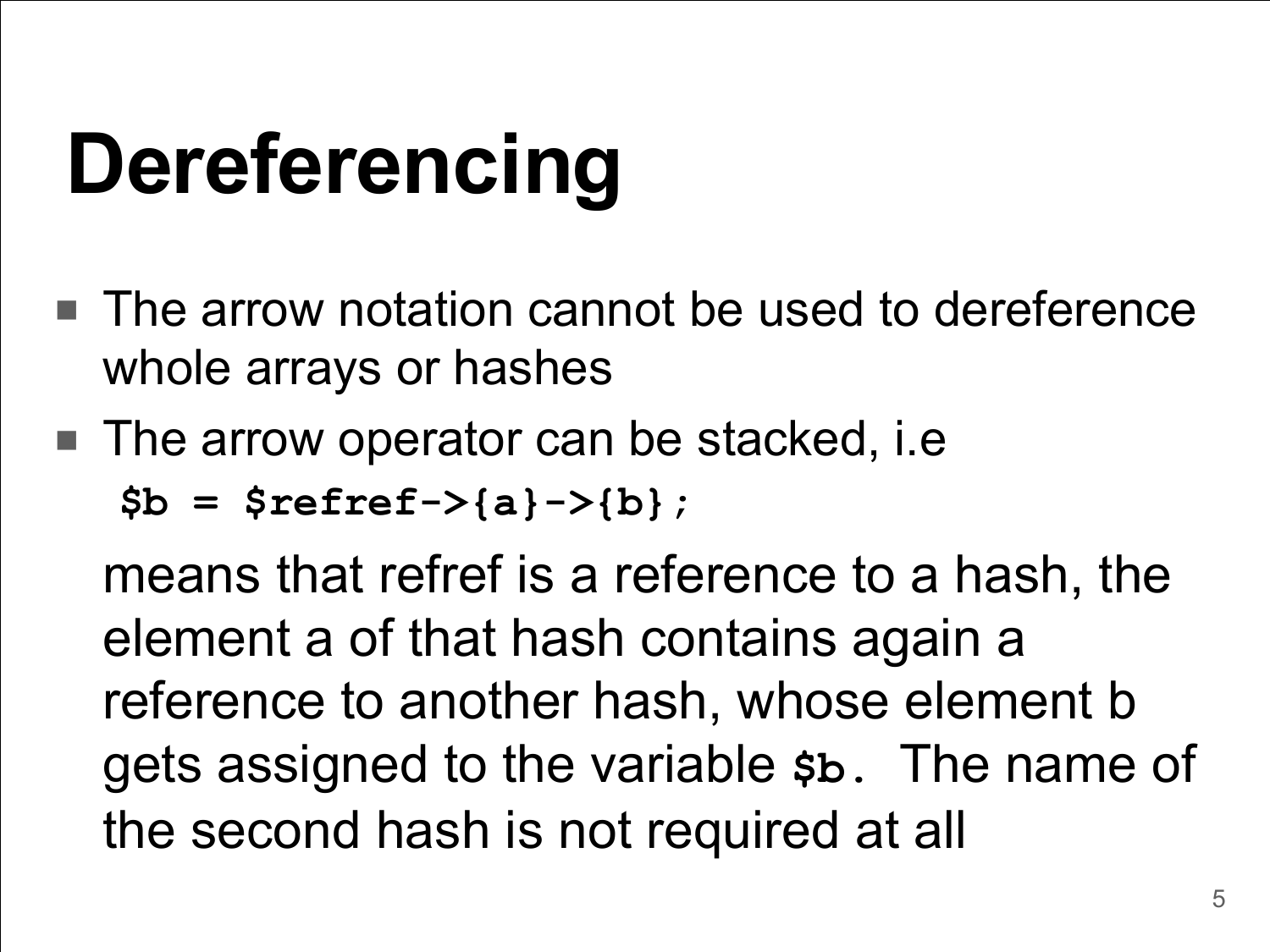# **The type of a reference**

- The function ref determines the reference type **\$type = ref \$***ref\_var;*
- the following return values are possible
	- ◆ undef<sup> if</sup> the argument \$*ref\_var* is not a reference
	- ◆ the strings **SCALAR, ARRAY, HASH, CODE** if **\$***ref\_var* points to the appropriate thing
	- ◆ the string **REF** if the reference points to a reference
	- ◆ the name of an object class, if  $\frac{2}{3}$ *ref\_var* is an object (see later)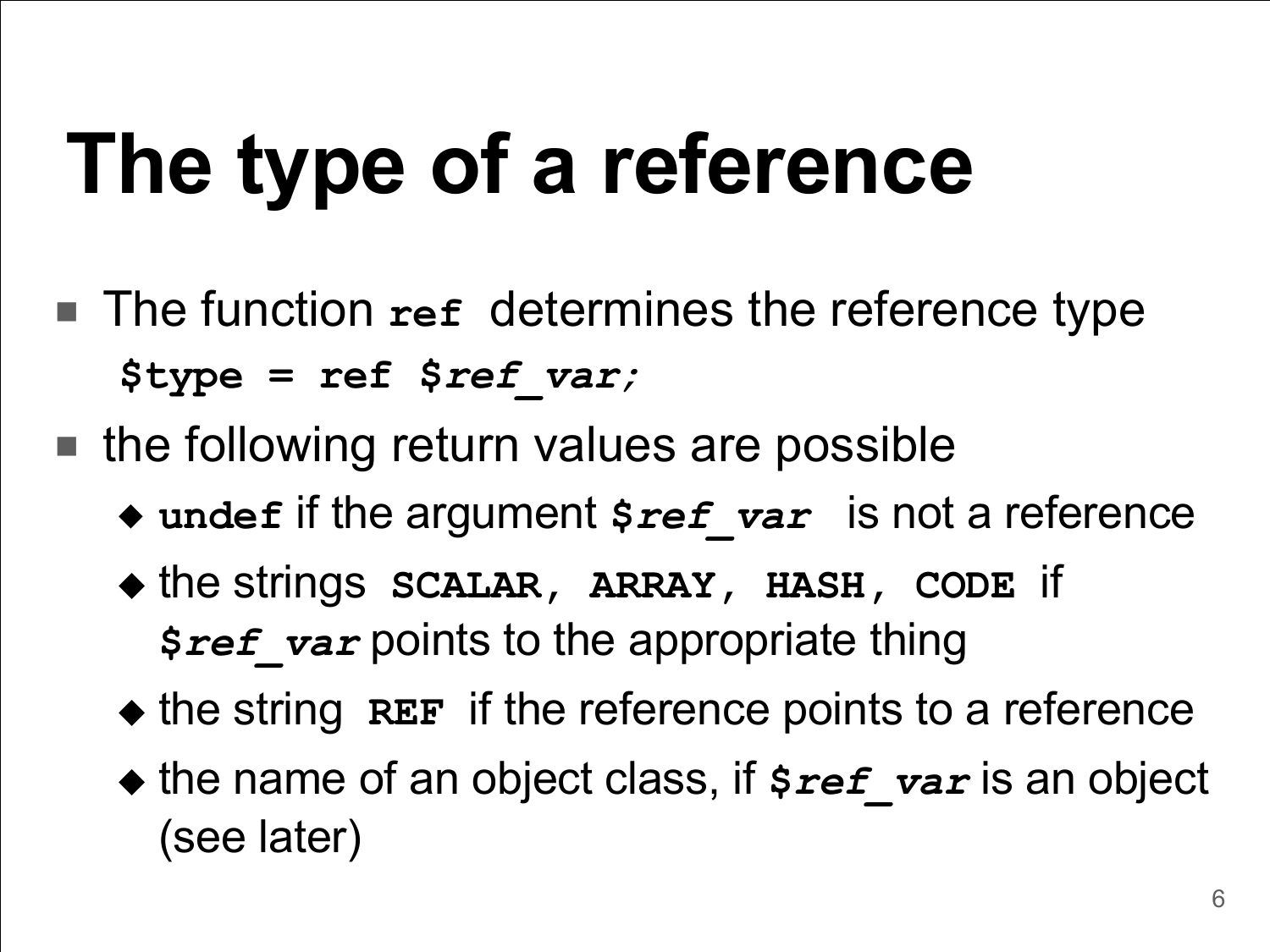# **The type of a reference (2)**

- The reference type can be printed using ref
- Interpolating a reference in a double quoted string yields both the reference type and the address

**print ref \$\_, "\n" for (\$scalarref,**

**\$arrayref, \$hashref, \$coderef, \$refref);**

**print "\\$hashref in a string becomes \$hashref\n";**

the output of the last statement reads **\$hashref in a string becomes** HASH(0x8784040)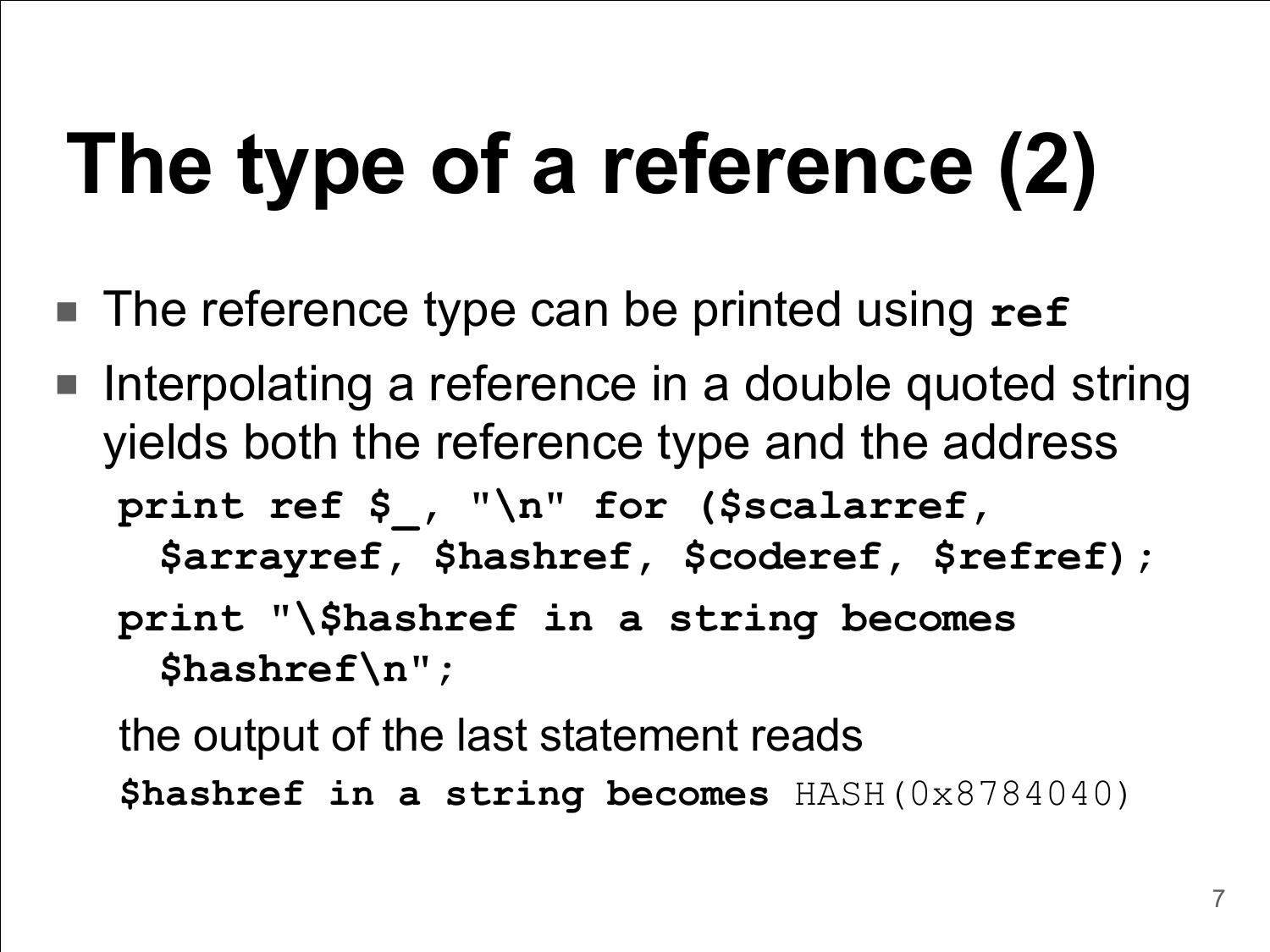# **Reference counting**

- For all data in perl a reference count is kept
- Data are kept as long as there is at least one reference to that data left
	- ◆ For string **\$a="str"; \$b=\\$a;** the refcount is 2
	- ◆ Even if **\$a** goes out of scope **\$b** remains intact
	- ◆ For reference counting there is no difference between ordinary variables and references
- This concept is used to protect unintended access to data (see later)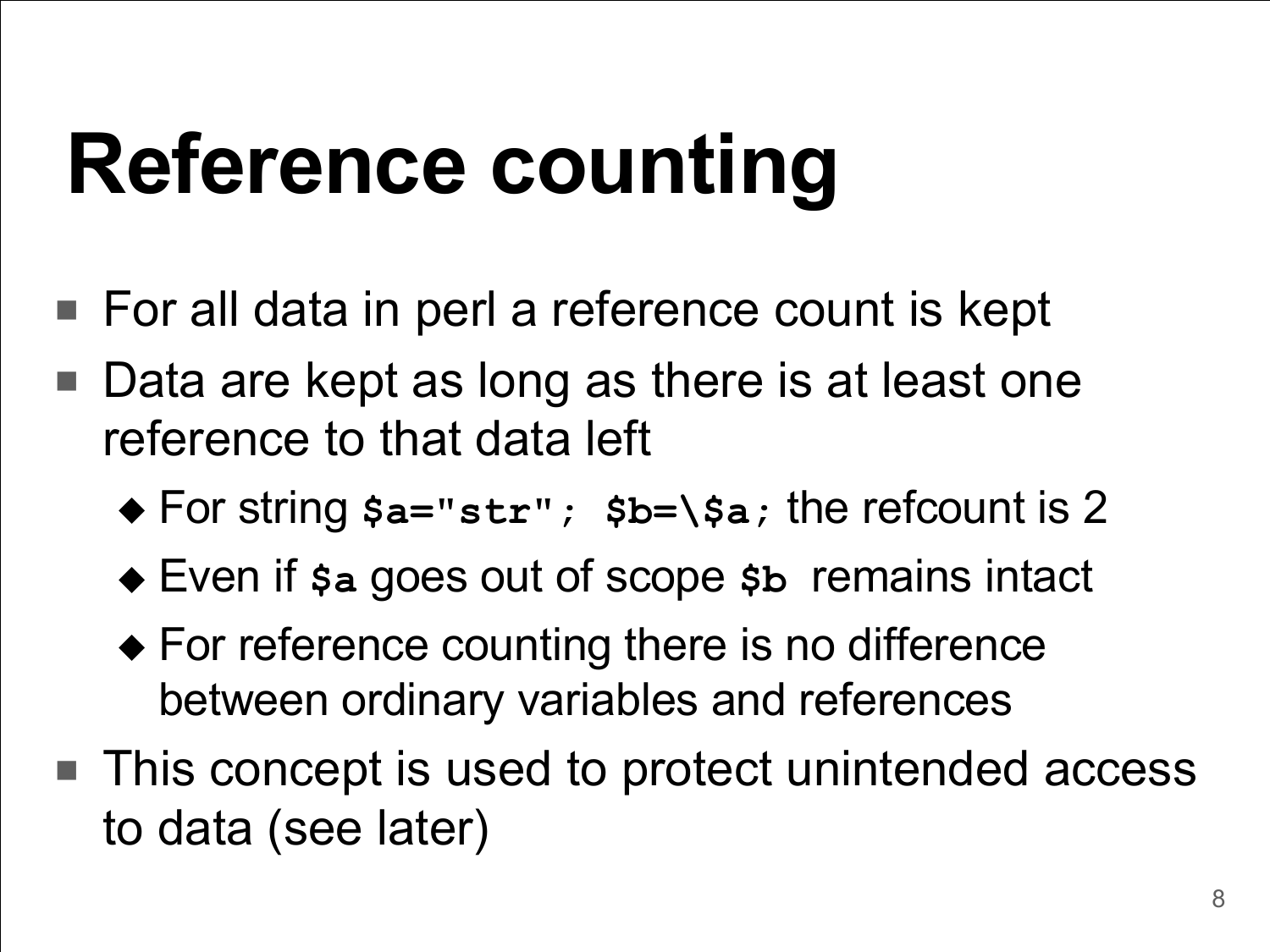# **Anonymous Arrays**

- An array can be filled with a list: @array=(1,2,3);
- A reference to that array: **\$ptr=@array**;
- Array name not required for access: **\$a=\$ptr->[1];**
- Arrays without names can be defined by using references only: **anonymous arrays \$a\_array=[1, 2, 3]; #\$a\_array is a reference**

**@n\_array=(1, 2, 3); #a normal array**

■ Access to the elements by dereferencing

 $$a = $a$ array->[1];$  but  $$a = $n$ array[1];$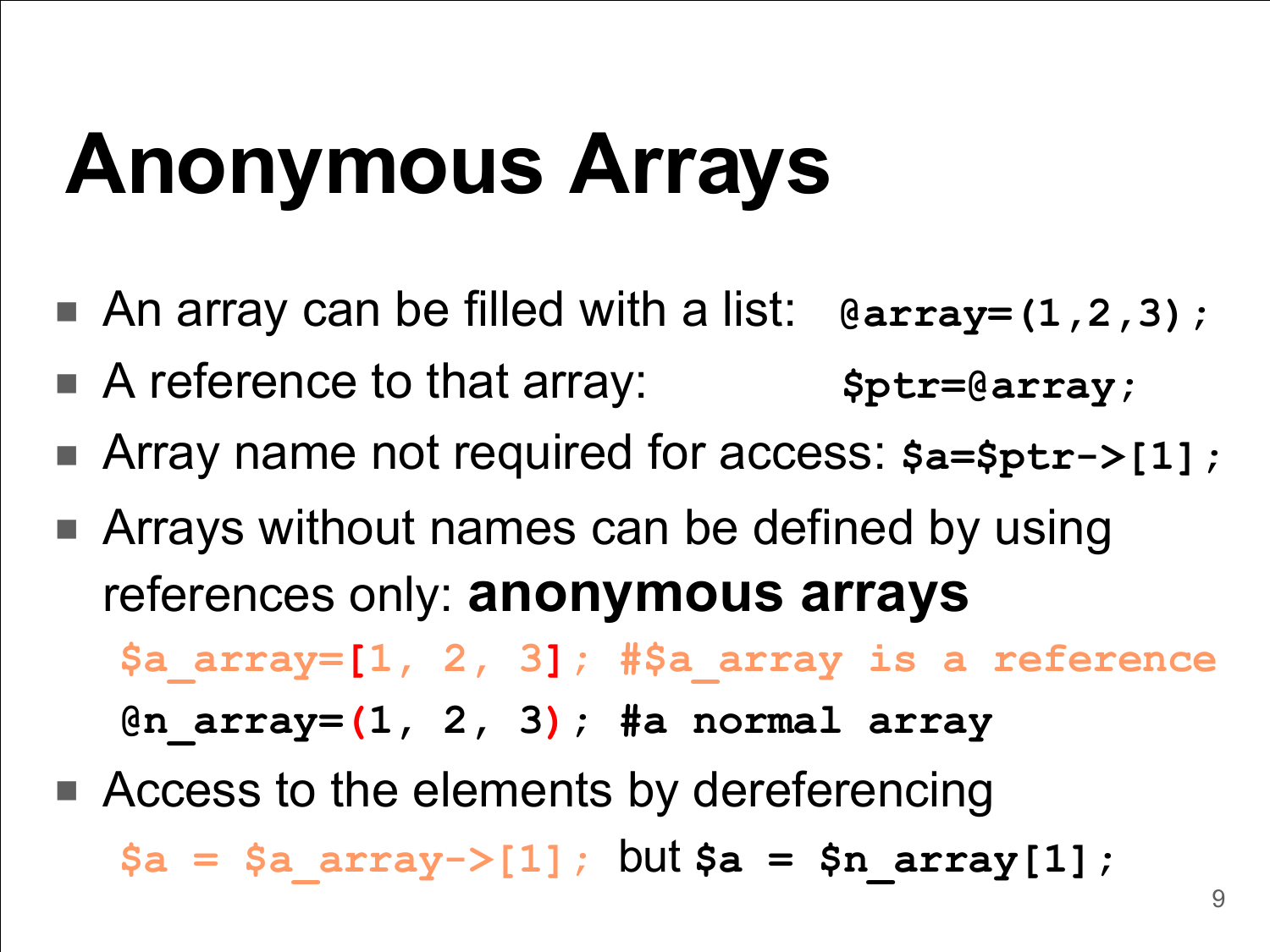# **Multidimensional Arrays**

- In perl arrays (or lists) in a list get flatted out ◆ **((1,2,3),(4,5,6))** equivalent to**(1,2,3,4,5,6)**
- Can be avoided using references for inner lists
	- ◆ anonymous array yields a reference, therefore
	- ◆ **@matrix1 = ( [1,2,3], [4,5,6] , [7,8,9] );**
- Access to elements
	- ◆ **\$m23 = \$matrix1[1]->[2]** or
	- ◆ **\$m23 = \$matrix1[1][2]**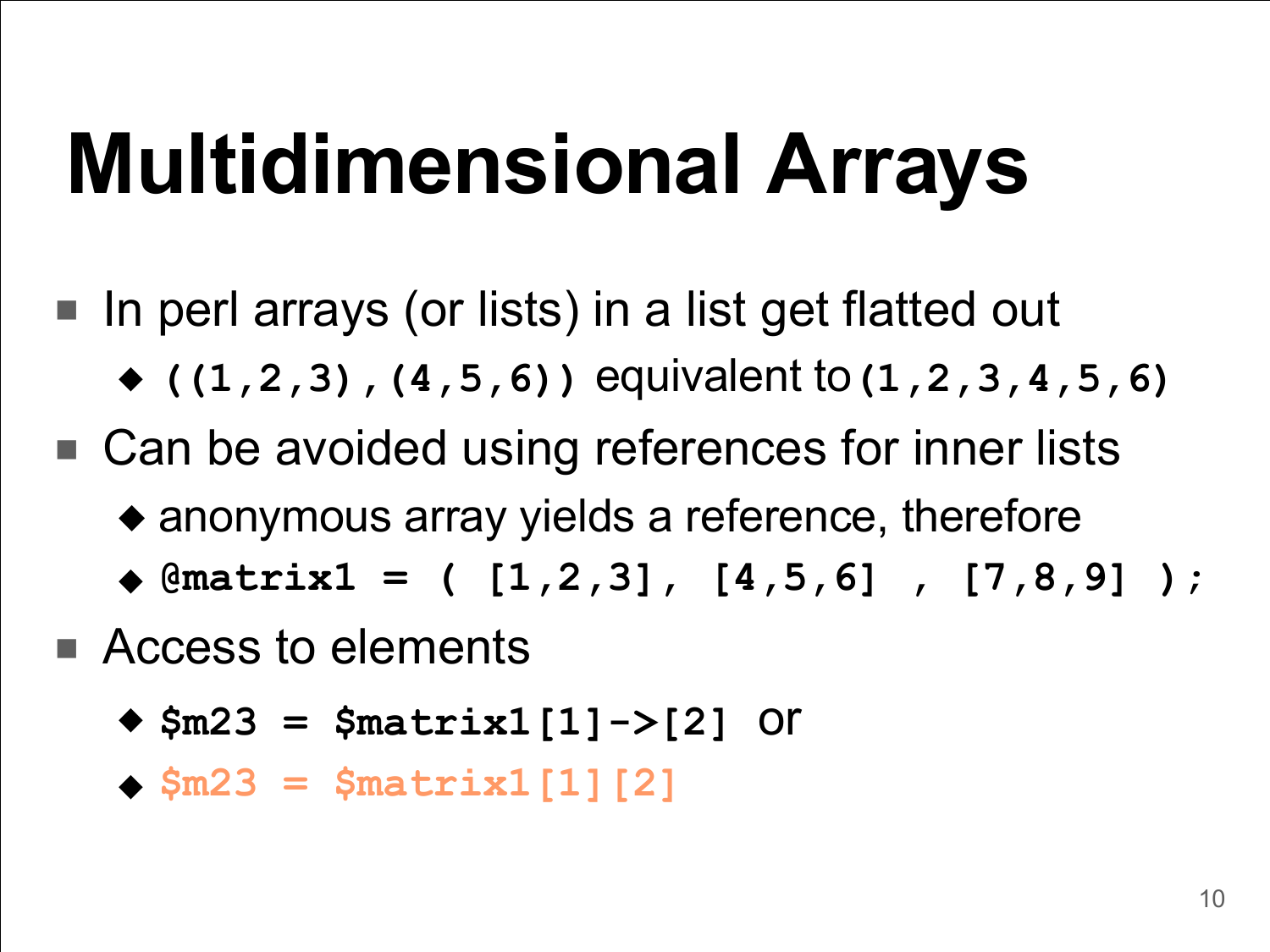# **Multidimensional Arrays (2)**

- More elegant notation using anonymous arrays ◆ **\$matrix2 = [ [1,2,3], [4,5,6], [7,8,9] ];**
- Access to elements using array notation
	- ◆ **\$m23 = \$matrix2->[1]->[2];** or
	- ◆ **\$m23 = \$matrix2->[1][2]; #matrix notation**
- Differences to previous notation
	- ◆ **@matrix1** is an array, **\$matrix2** is a reference
	- ◆ Outer parentheses **()** versus outer brackets **[]**
	- ◆ Array operator **->** required for **\$matrix2**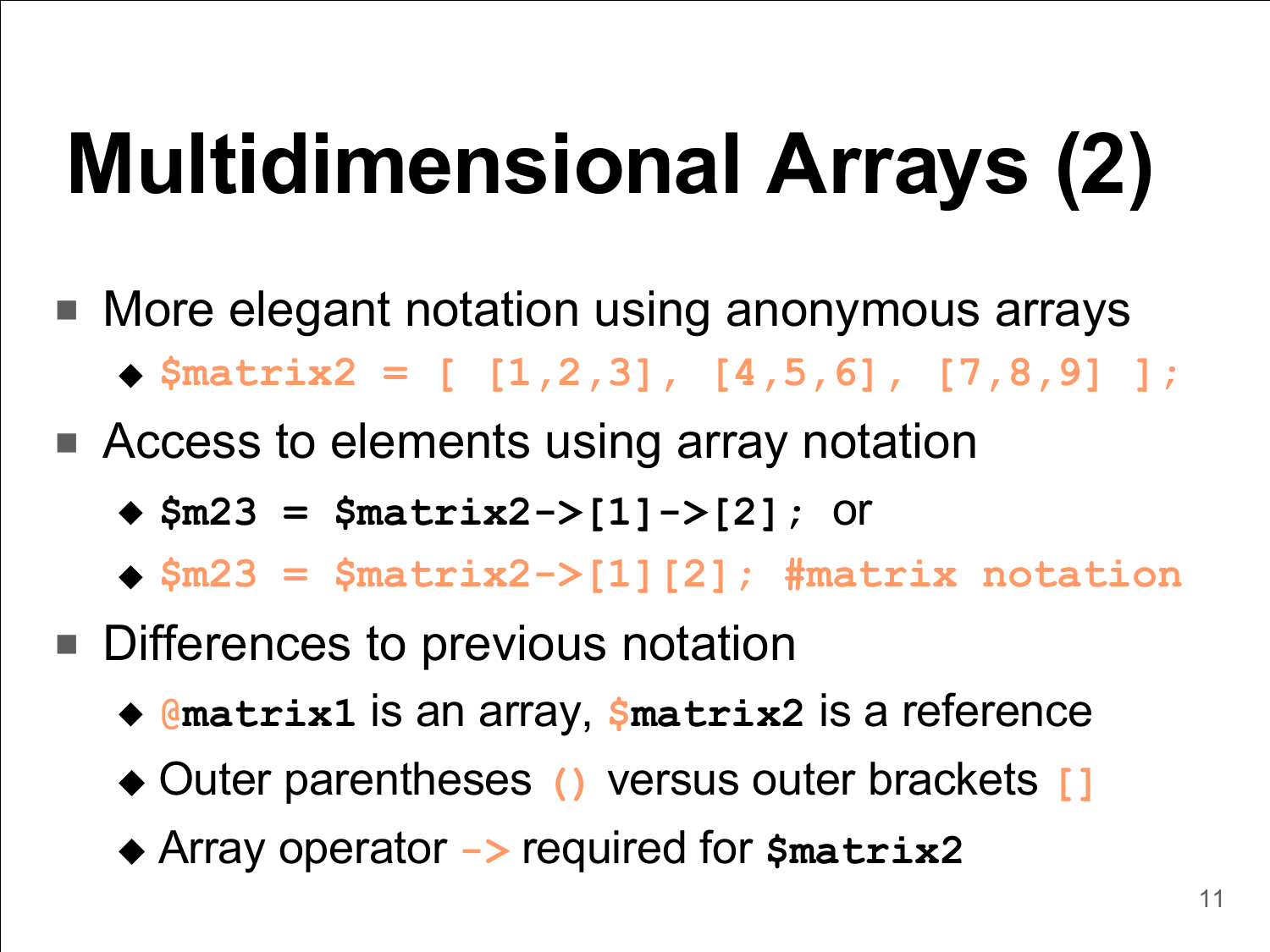# **Anonymous Hashes**

- Using references to access hash elements the name of the hash is not required (as for arrays)
- Therefore in analogy to anonymous arrays there is syntax for defining **anonymous hashes**
- An anonymous hash is a reference to a hash  $\frac{1}{2}$  hash =  $\{num=>1, str=>'a' \};$

**%n\_hash = (num=>1, str=>'a'); #normal hash**

■ Access to the elements by dereferencing  $$a = $a$ hash->{num}; but $a = $n$ hash{num};$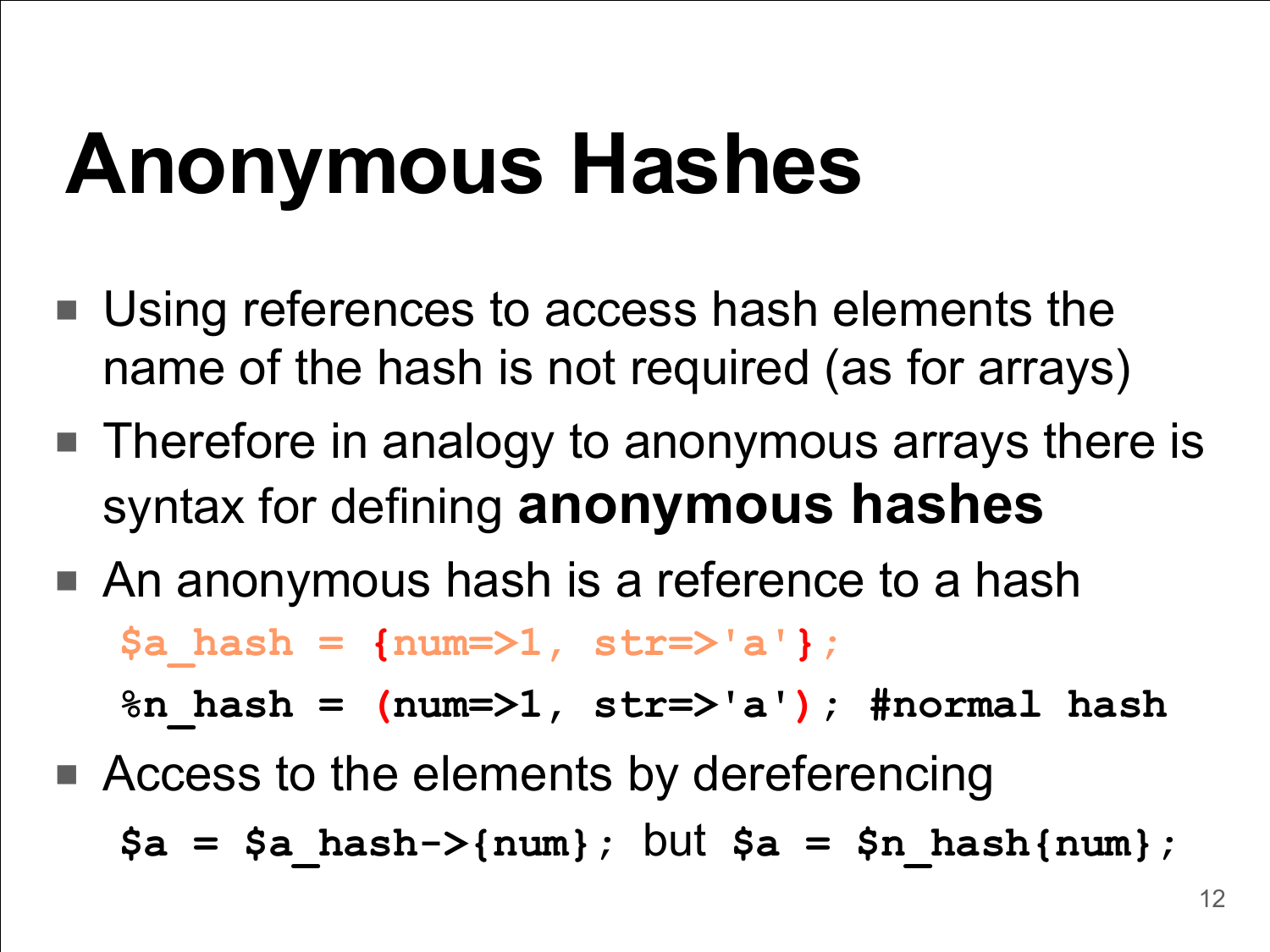#### **Data Structures**

- Multidimensional hashes can be built analogous to multidimensional arrays
- Arrays and hashes keep only a flat list of items
	- ◆ structuring happens by storing pointers instead of data
	- ◆ to be useful pointers have to point to different data
	- ◆ but: named arrays and hashes have a fixed address
	- ◆ each anonymous thing gets a new location
- data structures usually built from anonymous things
- see also **perldoc perllol** and **perldoc perldsc**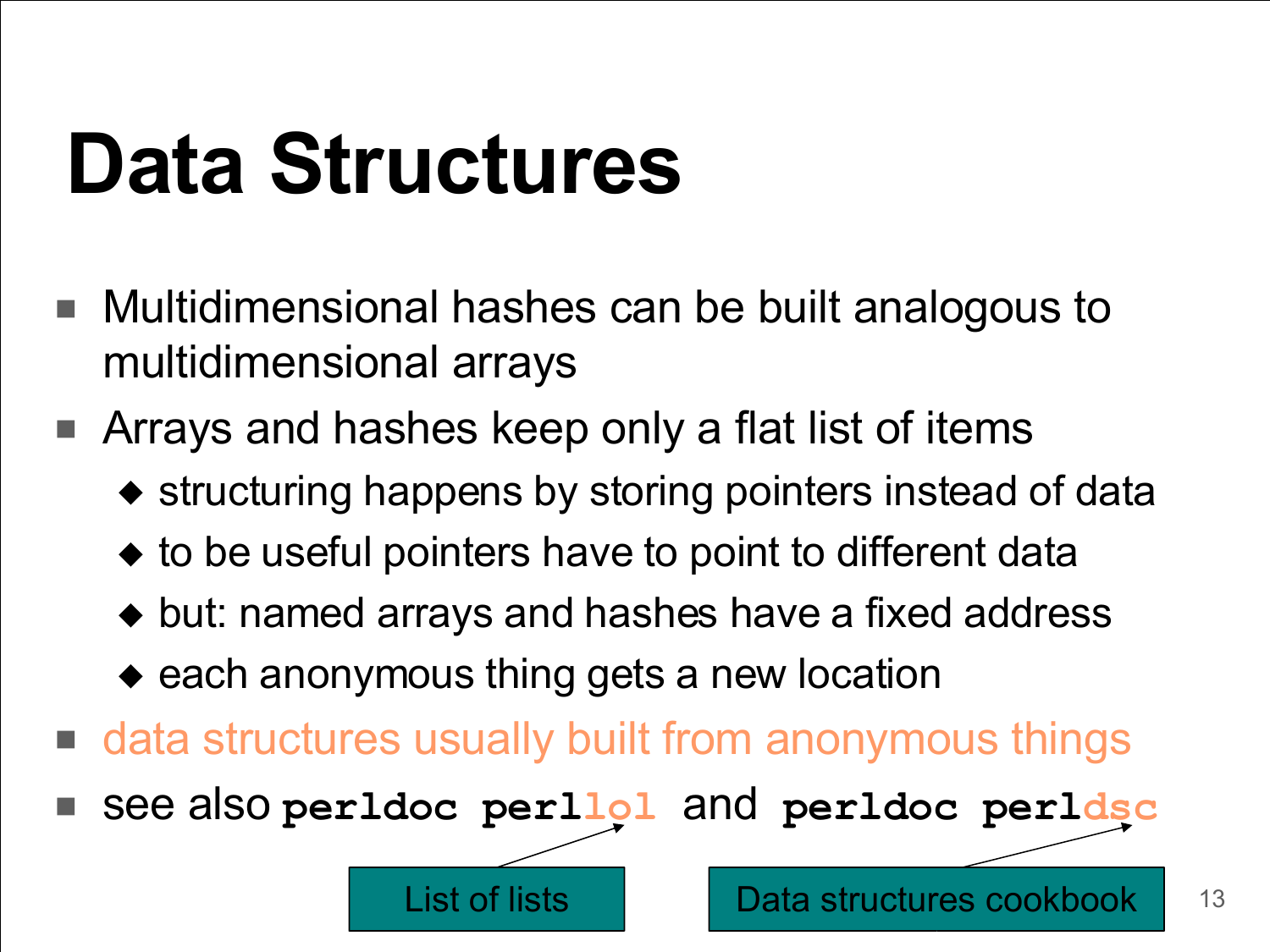# **Data structure design**

- Data structures can hold a variety of data
	- ◆ Analogy to records in C
- Data structure usually identified by a reference
	- ◆ occupies only a scalar value
	- ◆ can contain data (strings, numbers) and
	- ◆ references to scalars, arrays, hashes, code (and more)
	- ◆ references to references (other data structures)
- For readability anonymous hash best suited
	- ◆ keys describe what gets stored, values contain data (refs)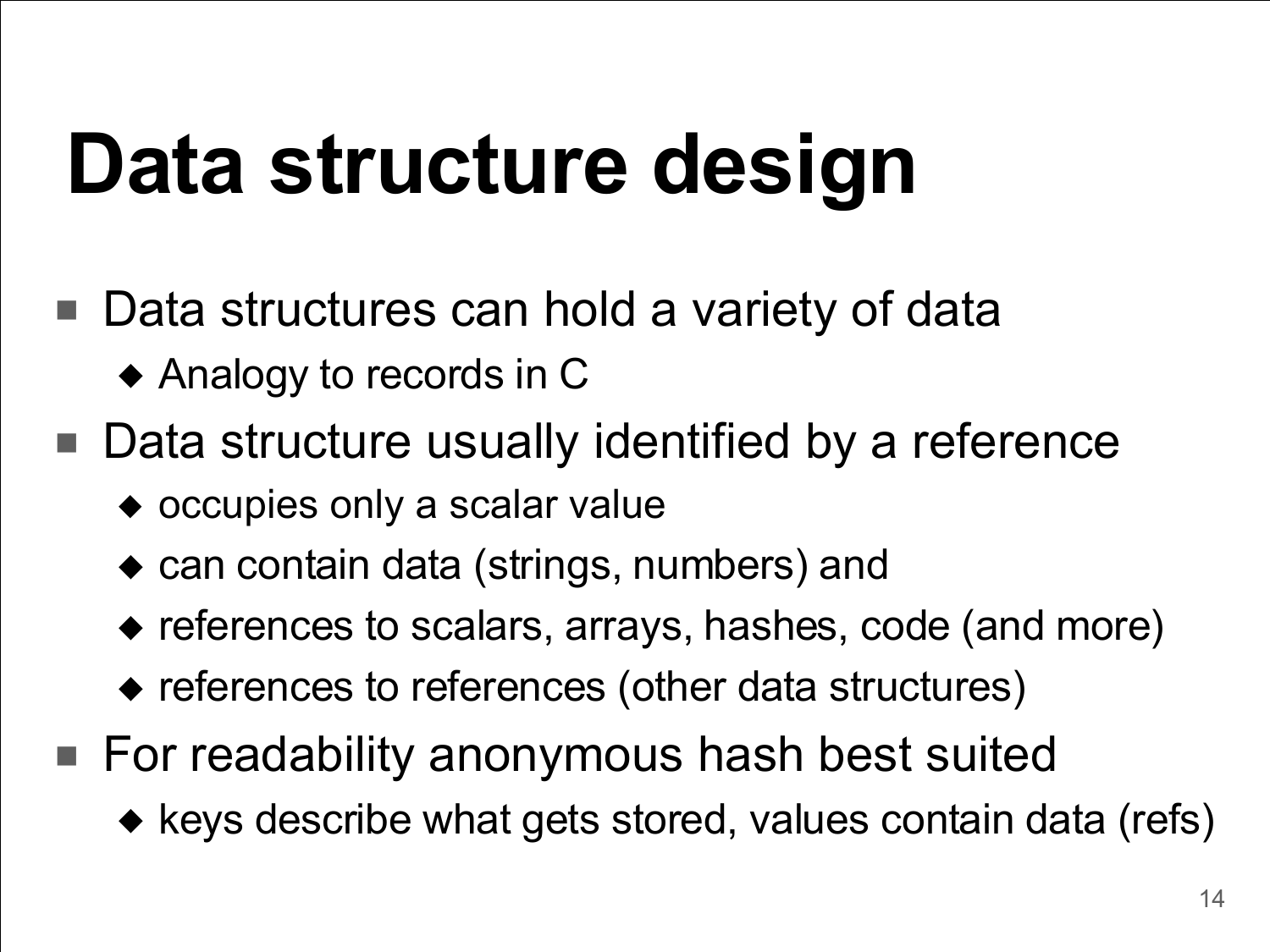#### **A sample Data Structure**

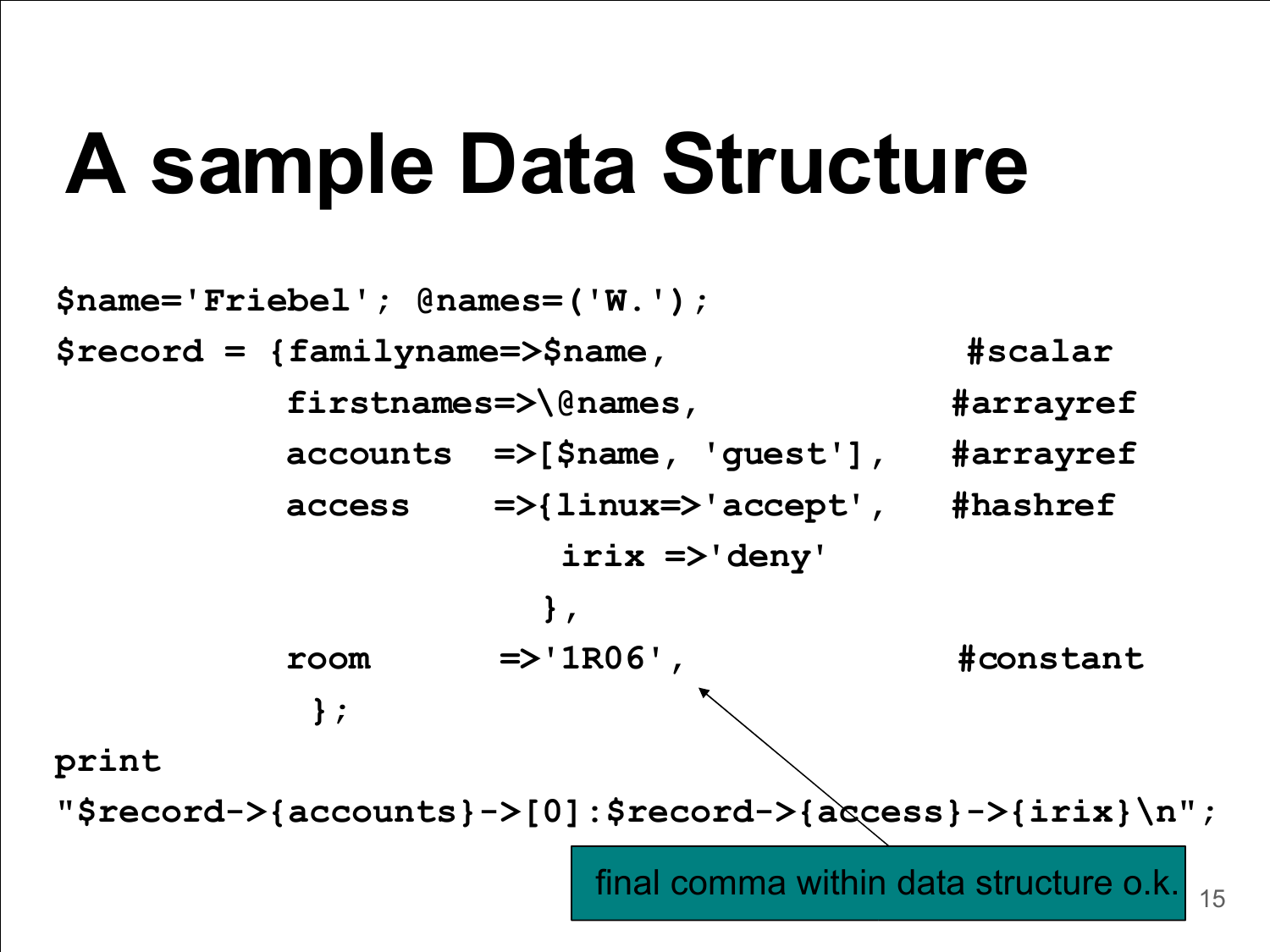# **Anonymous Subroutines**

- Reference to a piece of code is possible
- Code can be executed knowing only the reference
- This is the idea of **anonymous subroutines**
- Definition of an anonymous subroutine **\$sub\_ref = sub {***block***};**
- Call by

**\$sub\_ref->(args);**

■ Other subroutine topics (prototypes) not covered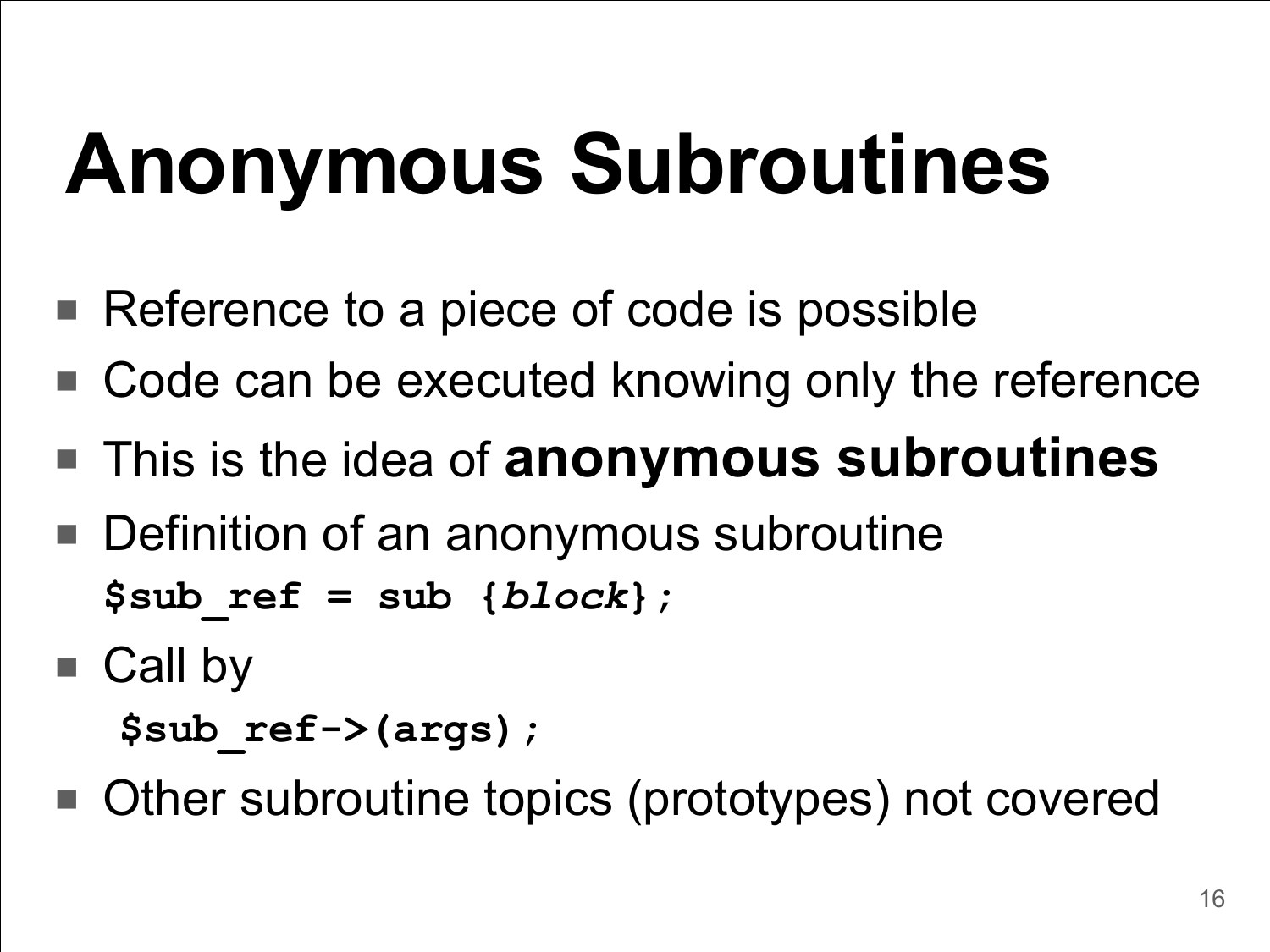#### **Parameter passing in Subroutines**

- Passing by reference in array @
- If @ gets modified, so will the original in the caller
- Avoided by making copies of the arguments **my (\$arg1, \$arg2) = @\_;# see lesson 2**
- Passing Arrays as references, otherwise flattening **matrix(@row1, @row2); #all Elements in @\_ matrix(\@row1,\@row2);#ref to @row1 in \$\_[0]**
- Call with **&name**; @ gets passed from caller to subroutine body (implicit parameter passing)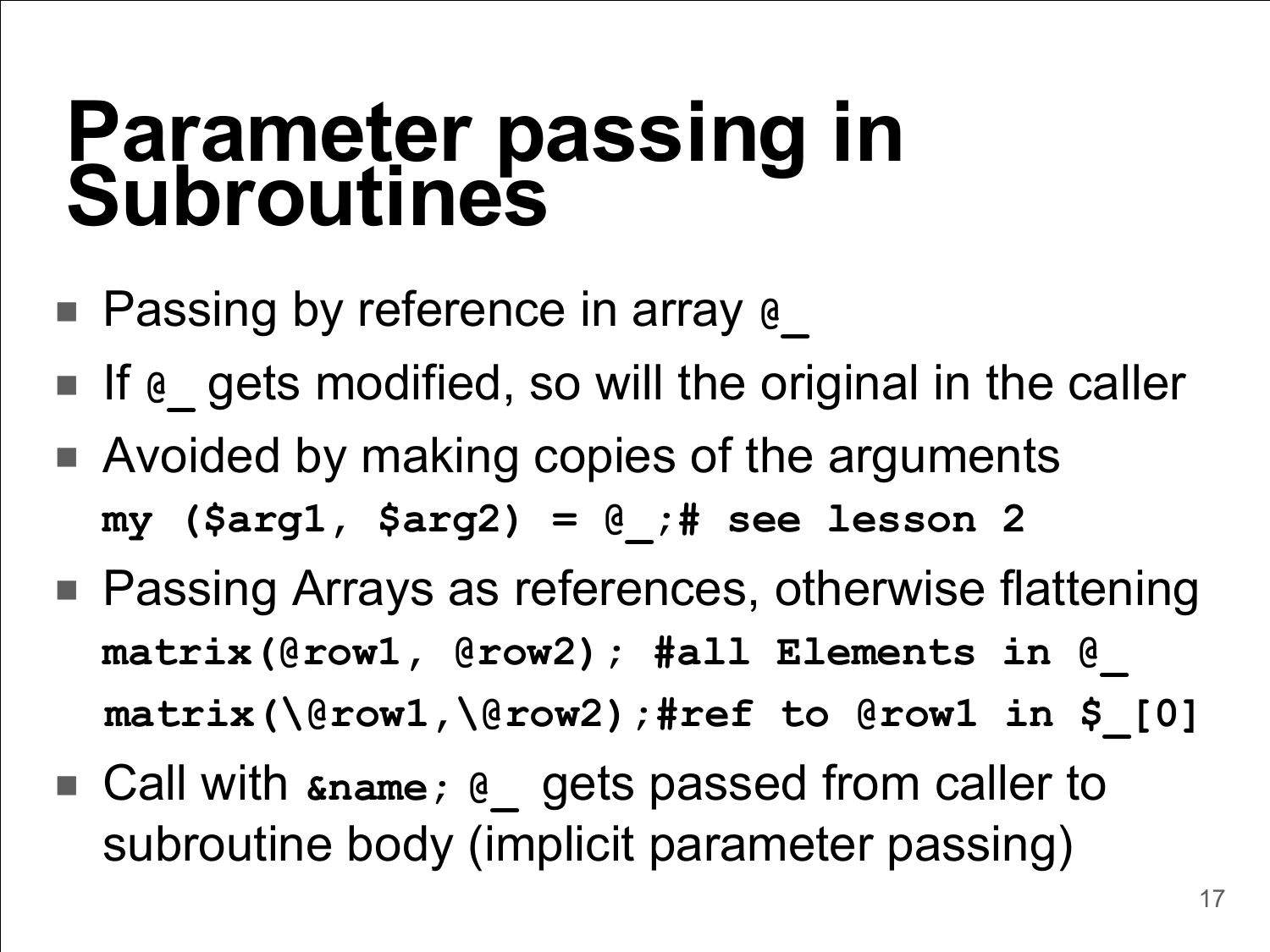# **Passing a Data Structure**

- A subroutine call can be written in two ways **mysub(\$arg1, \$arg2);** or **mysub \$arg1, \$arg2;**
- Passing an anonymous array or hash as the only parameter looks like using wrong parentheses **mysub[\$arg1, \$arg2]; # passing anon array mysub{\$arg1, \$arg2}; # passing anon hash**
- Anonymous hashes can be used to name args in parameter lists and to pass it in arbitrary order **mysub{arg2=>'val2' , arg1='val1'};**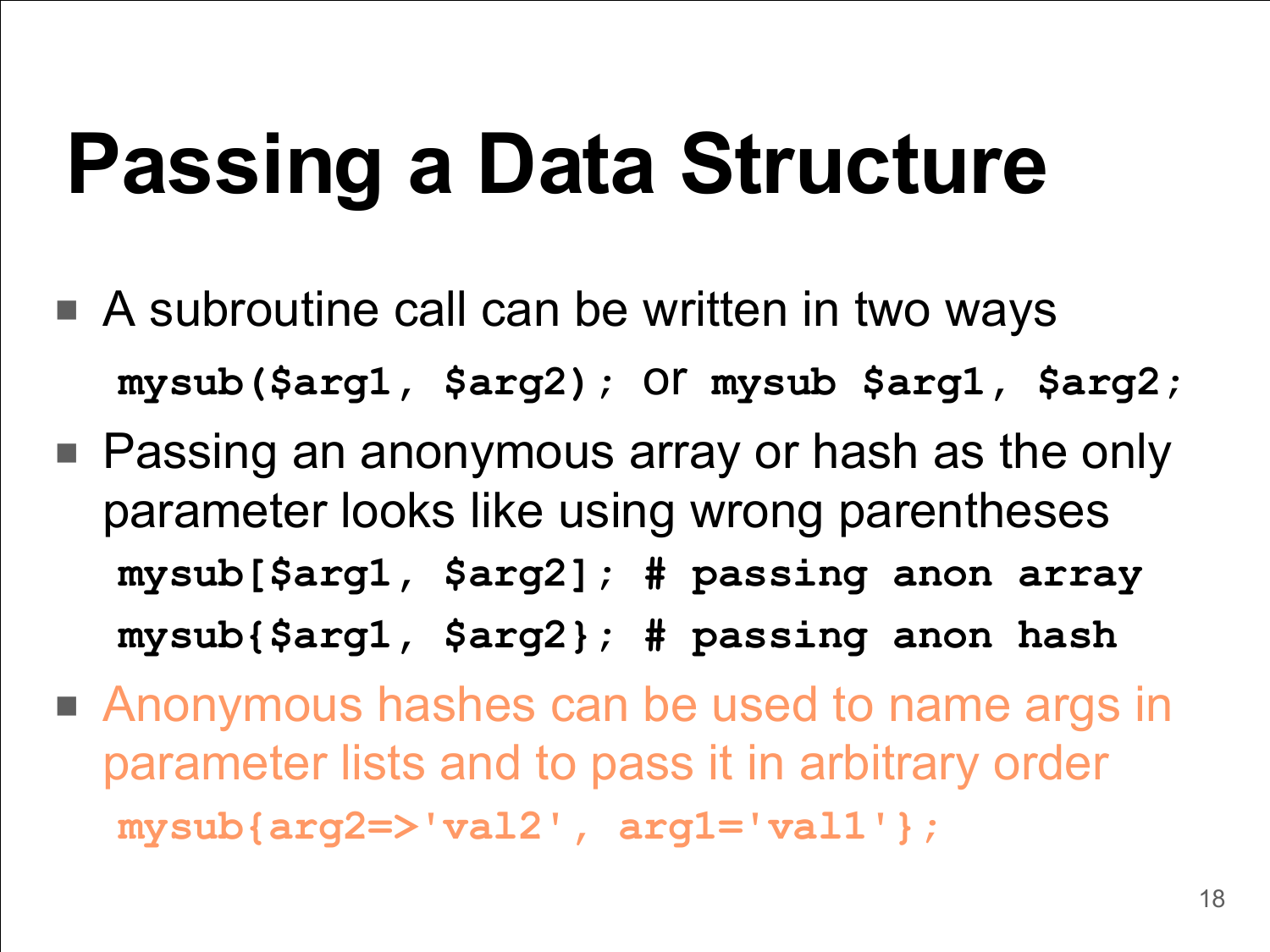#### **A Subroutine Example**

**# Definition of an anonymous subroutine \$sub\_ref1 = sub { print "Hello \$\_[0]\n" }; # Definition of a normal subroutine sub printit { print "Parameter1: \$\_[0]\n" };**

```
$sub_ref1->('World'); #call with one parameter
```

```
# Parameter passing via @_ with &name form!
$sub_ref2 = sub { &printit };
$sub_ref2->('passed');
```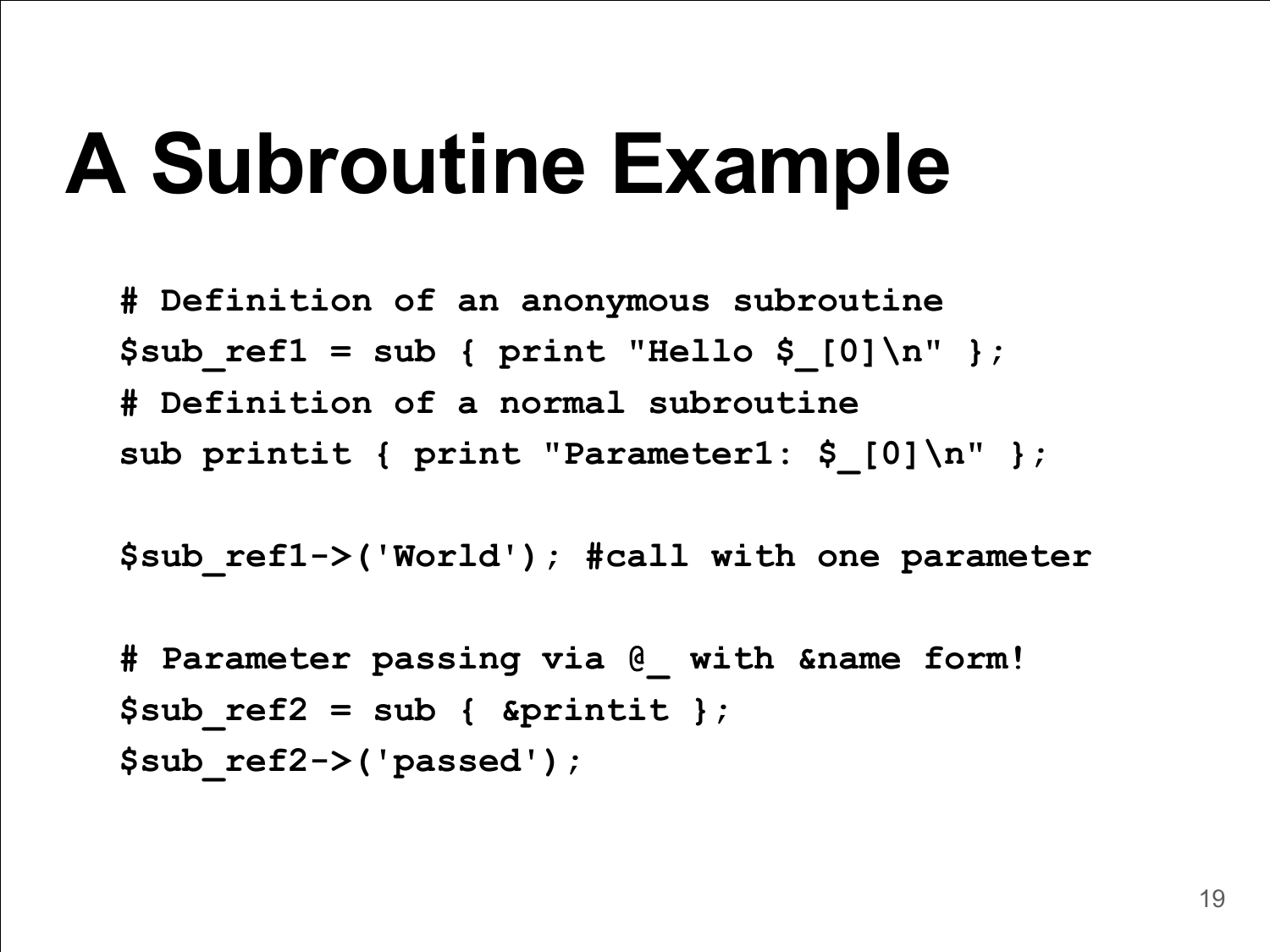#### **Closures**

■ Access to scoped local variables by subroutine **{ my \$count=0; #access only to end of block**

```
 sub incr { $count++; print "Count is now $count\n"}
  sub decr { $count--; print "Count is now $count\n"}
}
```
**incr;incr;decr; print "No access to count: \$count\n";**

- After end of block still access to variable \$count using the subroutines **incr** and **decr**
- $\blacksquare$  Variable remains, as reference count != 0
- no chance of manipulating \$count